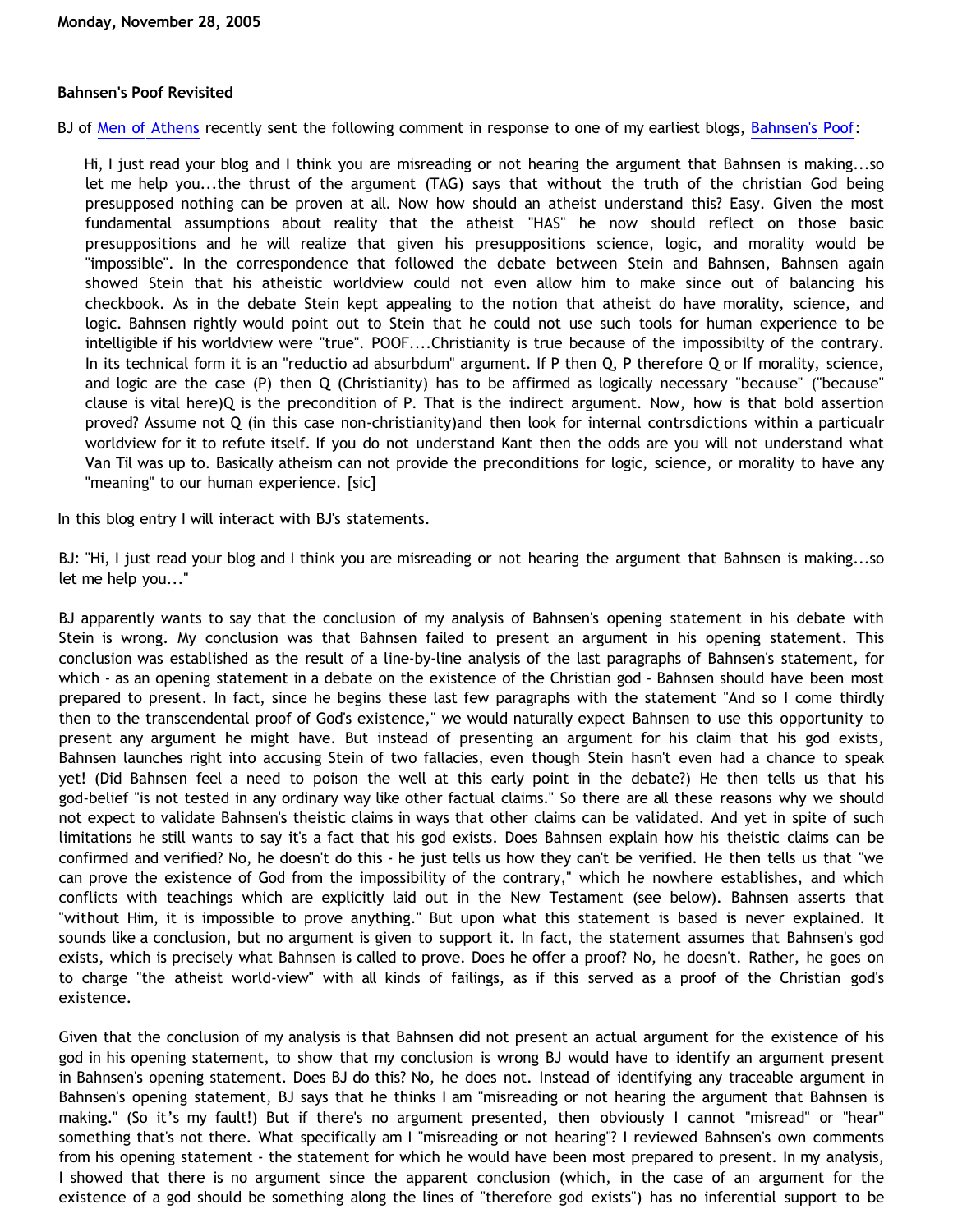found in Bahnsen's opening statement. Nothing in BJ's comment to me overcomes this. One cannot insert an inference into Bahnsen's statement when there's no inference there as that would simply constitute tampering with the evidence.

BJ: "the thrust of the argument (TAG) says that without the truth of the christian God being presupposed nothing can be proven at all."

That's the "thrust of the argument"? Exactly what is meant by the term "thrust" here? My concern is not to find out how Bahnsen blasted himself into orbit, but to uncover any inferential support that Bahnsen might have given for the claim that the Christian god exists in the first place. The "thrust" of his non-argument may consist of the *claim* that the Christian god exists. But a claim is not an argument. What I'm looking for is the *argument* which Bahnsen might have presented. His conclusion is clear enough, but what were his premises? For instance, what premises support the claim that "without the truth of the christian God being presupposed nothing can be proven at all"? Since this claim itself assumes what Bahnsen is called to prove, all that such claims accomplish is to multiply the apologist's burden of proof while failing to meet any burdens already sitting in his cart.

BJ: "Now how should an atheist understand this? Easy. Given the most fundamental assumptions about reality that the atheist 'HAS' he now should reflect on those basic presuppositions and he will realize that given his presuppositions science, logic, and morality would be 'impossible'."

Before addressing the points here, it should be pointed out that, had Bahnsen presented a clear argument for his god's existence, BJ's statements here would not be necessary. Also, it should be pointed out that BJ's statement here does nothing to rescue Bahnsen from the verdicts of my analysis. All that BJ succeeds in doing here is to give his own interpretation of TAG. But this does not get Bahnsen off the hook. Moreover, any problems which any particular atheist's "presuppositions" might have, whether actual or hypothetical, are irrelevant to the matter, for it does not follow from an instance of error in a non-believer's view of the world that the Christian god therefore exists. This would make said god's existence contingent on someone's intellectual error, and typically theists claim that their god's existence is absolute rather than contingent. So we have here already an instance in which the presuppositional apologetic is incompatible with the theism which it purports to defend (since presuppositionalism depends on the discovery of errors in rival worldviews). In spite of this, the typical habit of presuppositional apologists is to dwell on their resentment of what they call "the atheist world-view" rather than identify in clear terms why they believe what they claim to believe.

Turning now to BJ's own points, I offer the following points in return.

BJ seems to think that, as an atheist, I should consider my "most fundamental assumptions about reality" and subject them to scrutiny. I have no objection to this recommendation. In fact, it is a challenge which my "most fundamental assumptions about reality" are quite prepared to satisfy fully. That is because my "most fundamental assumptions about reality" are made explicit by the axioms as opposed to hiding in some dark cave of mysticism. (I respond to criticism of my worldview's axioms in my blog post [Probing Mr. Manata's Poor Understanding of the](http://bahnsenburner.blogspot.com/2005/10/probing-mr-manatas-poor-understanding.html) [Axioms.](http://bahnsenburner.blogspot.com/2005/10/probing-mr-manatas-poor-understanding.html))

Specifically, my axioms are:

- 1) that existence exists (i.e., there is a reality),
- 2) that to exist is to be something (A is A, the law of identity), and
- 3) that consciousness is consciousness of something (the axiom of consciousness).

These axioms would have to be true even to deny them. In order to deny these axioms, there would have to be a reality which serves as a point of reference, the axioms would have to have identity (so that there is something that is being denied), and there would have to be someone who is conscious to do the denying (since denial is a conscious activity). Together these axioms imply a general, inescapable principle known as the primacy of existence - that is, that existence exists independent of consciousness, which means: the object(s) of consciousness holds metaphysical primacy over the subject of consciousness. This is the objective orientation of the subject-object relationship. The only alternative to this is the opposite view - that the subject of consciousness holds metaphysical primacy over its objects (such as when the Christian god creates the universe ex nihilo by an act of will, or causes an entity to behave in a manner that is contradictory to its nature by an act of will - cf. the doctrine of miracles).

Now, let's do as BJ recommends, namely "reflect on those basic presuppositions," and see if "given [these] presuppositions science, logic, and morality would be 'impossible'." First let's look at science. (By science I generally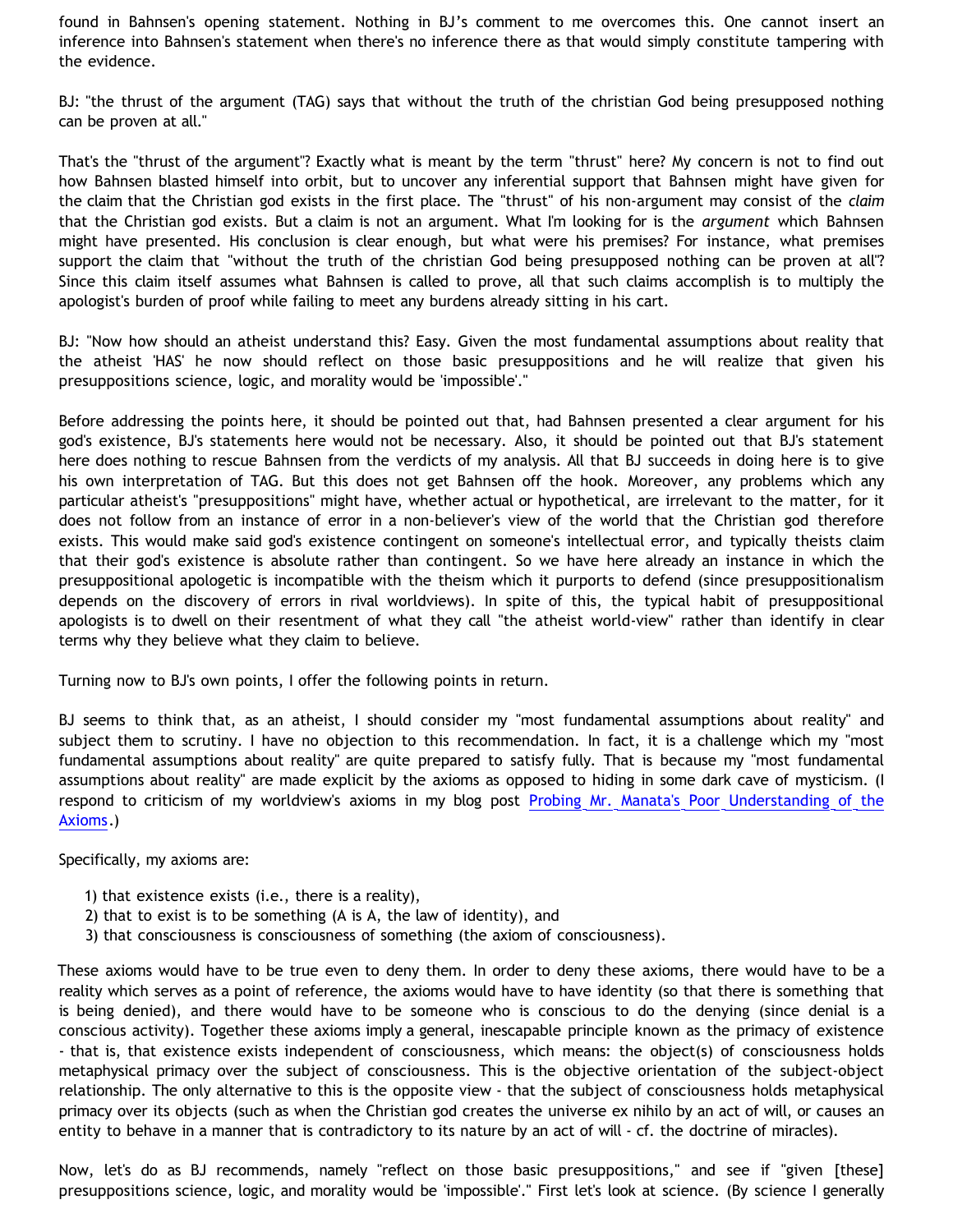mean the systematic application of reason to specific areas of study based on controlled observations.) Does science presuppose that existence exists, i.e., that there is a reality? Sure it does. Without something that exists, there would be nothing for science to study. Does science presuppose that a thing has identity? Sure it does. If things existed but did not have identity, scientific study would be futile for it could yield no reliable conclusions. If the things that exist had no identity, then there would be nothing specific to observe. Does science presuppose that consciousness is consciousness of something? Sure it does. If consciousness were consciousness of nothing, then what faculty would make scientific inquiry possible? Non-consciousness? And if there were no consciousness at all, what would do the observing? Clearly scientific inquiry requires consciousness of things that exist, for science inherently involves observation of objects. So science requires the truth of the axioms.

Now let's look at logic. (By logic I generally mean a set of principles that guide the mind in forming non-contradictory identifications.) Does logic presuppose that existence exists, that there is a reality? Sure it does. If nothing exists, then logic doesn't exist, either. And if nothing existed, there'd be nothing to be logical about, and there'd be no one to think logically. So logic undeniably presupposes the first axiom. Does logic presuppose that things have identity? Sure it does. The very foundation of logic is the law of identity, that things are what they are, that to exist is to be something specific, that a thing is itself, that A is A. It is because things are what they are that the principles of logic can be applied in the first place. Does logic presuppose that consciousness is consciousness of something? Sure it does. It would be illogical to say that consciousness can be consciousness of nothing. The alternative to consciousness of something is consciousness of nothing. This would mean that there is no object to consider. But without an object to consider, what would be considered? Obviously nothing. And if nothing were considered, there would be nothing to think about logically. Thus there would be nothing to which logical principles could be applied. So like science, logic clearly requires the truth of the axioms.

Now let's look at morality. (By morality I generally mean a code of values which guides one's choices and actions.) Does morality presuppose that existence exists, that there is a reality? Sure it does. If nothing exists, then man does not exist, and consequently the fundamental alternative between life and death which he faces and which makes morality a necessity for him does not exist. This would mean that there would be no basis or need for morality. Does morality presuppose that a thing has identity? Sure it does. Specifically it presupposes that man and his environment have identity, and with this that man's identity is such that he faces a fundamental alternative, namely between life and death. If man did not face this alternative, he would not need a code of values which guides his choices and actions. Does morality presuppose consciousness? Sure it does. Since man's moral actions are chosen, he could not make choices if he did not have a conscious faculty which could identify alternatives and make selections among them in the first place. Clearly, morality presupposes the truth of the axioms.

So in the case of science, logic and morality, it should be clear: my "most fundamental assumptions about reality" would have to be true for these endeavors to be possible in the first place. By retortion (presumably a technique championed by presuppositionalists), let's deny these fundamentals and see if science, logic and morality can survive. Let's deny the first fundamental, the axiom of existence. Let's say there's no existence. Well, just by saying "there's no existence," we've already contradicted ourselves, for we would have to exist in order to say this. Since science does not stand on contradictions, this could not be true. Thus the axiom of existence would have to be true in order for science to be possible. The same outcome would be the case for logic as well: logic does not rest on self-contradiction. Nor does morality. Indeed, if existence did not exist, there would be no science, no logic and no morality. So by retortion the axiom of existence must be true for science, logic and morality to be legitimate human concerns.

Let's try denying the second fundamental, the axiom of identity. Let's say that to exist is not to be something. If this were the case, then what would do science? We could not say that man will do science, for this presupposes that man is man, that a thing that exists is something specific and has specific attributes (such as a conscious faculty). And what would be observed and studied, if to exist is not to be something? We could not say that we would observe and study things that exist, for this presupposes that things are what they are, that they have a nature. What would do any logical thinking if things that exist had no identity? We could not say that man does the logical thinking, for this assumes that man is something specific, namely an entity capable of performing logical thought. And what use would morality serve? Morality is only useful to man because of his specific nature: he faces a fundamental alternative and his life is not automatically guaranteed to him - he must act in accordance with his nature in order to live because of his nature. So by retortion the axiom of identity must be true for science, logic and morality to be legitimate human concerns.

Now let's try denying the third fundamental, the axiom of consciousness. Let's say that consciousness is consciousness of nothing. That would mean that consciousness is irrelevant. (For to say that consciousness is consciousness of nothing is to assert consciousness without a relationship to any object to perceive and/or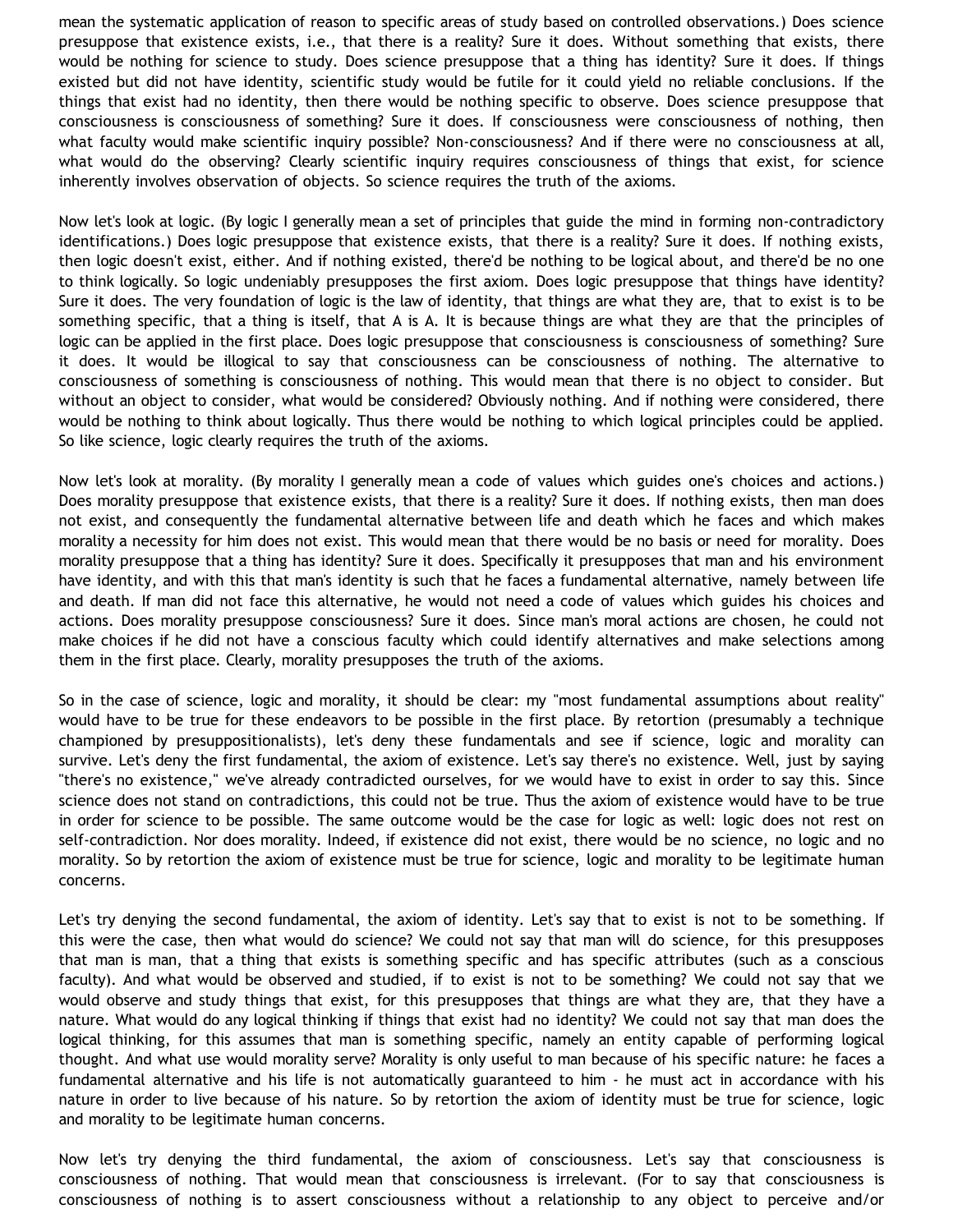consider.) If consciousness were irrelevant, what would do the observing and studying that science requires? Obviously nothing, for on this view consciousness has been denied. So science presupposes consciousness of objects. What about logic? Could there be any use for logic if consciousness had no objects? This would mean that there is nothing for a consciousness to be logical about. Since logic requires objects to provide content to our identifications, inferences, deductions, etc., logic presupposes consciousness of objects. What about morality? Could there be any morality if we were not conscious of objects? If it were the case that we were not conscious of objects, we would not be able to identify either values or potential threats. Thus we would not be able to identify the kinds of actions we need to take in order to obtain and protect our values and avoid destructive threats. Consequently morality, too, presupposes consciousness of objects. So by retortion the axiom of consciousness must be true for science, logic and morality to be legitimate human concerns.

So by the presuppositionalist's own standard, the argument by retortion, the axioms obtain, and their denial would constitute their very validation at the same time (which means: denial of the axioms results in absurdity). Contrary to what the presuppositionalist would like to see, "the most fundamental assumptions about reality" made by my worldview are validated by the presuppositionalist's own preferred form of testing.

BJ: "In the correspondence that followed the debate between Stein and Bahnsen, Bahnsen again showed Stein that his atheistic worldview could not even allow him to make since out of balancing his checkbook."

This point is not relevant to my post, since my post was concerned with whether or not Bahnsen presented a proof for his god's existence in his opening statement, or if he simply offered a poof - i.e., a series of assertions which are presented on the pretense that they offer an argument when in fact the speaker offers no argument whatsoever. As for the claim that "Bahnsen again showed Stein that his atheistic worldview could not even allow him to make [sense] out of balancing his checkbook," yes, Bahnsen did make claims like this throughout the debate, but simply claiming this to be the case does not constitute a demonstration of the truth of that claim, nor does it constitute a proof of the existence of Bahnsen's god. Keep in mind that Stein was not a philosopher; rather, he was an expert in the special sciences, specifically biology if I'm not mistaken. So I would not expect Stein to have been prepared to give a play-by-play analysis of how the mind works (e.g., on how concepts are formed on the basis of perception and integrated into statements of recognition, inductive generalizations, deductive conclusions, etc.) since this was not the area of his specialty. At best, all Bahnsen may have shown is that Stein specifically did not have detailed knowledge of these things. It would be embarrassingly fallacious to try to draw from Stein's ignorance the conclusion that a god must therefore exist. But this is principally what Bahnsen seemed eager to do, which is simply an admission that his god-belief ultimately stands on ignorance as such. In this way TAG is just another tired god-of-the-gaps strategy (notice I did not say 'argument' here, since Bahnsen did not present an argument). The apologist is supposed to be able to ask vague and open-ended questions like "How do you account for logic?" and the non-believer is apparently supposed to throw up his hands and say "Duh, I donno! Must be God did it!" What else does the apologist offer?

BJ: "As in the debate Stein kept appealing to the notion that atheist do have morality, science, and logic. Bahnsen rightly would point out to Stein that he could not use such tools for human experience to be intelligible if his worldview were 'true'. POOF...."

Yes, Bahnsen did claim this. But that's not the same as proving this to be the case. And we already know that he didn't offer an argument in his opening statement, the very statement which he would have been able to prepare in advance. Furthermore, I just showed how the axioms of my worldview are necessary "for human experience to be intelligible" since they identify the preconditions of experience to begin with.

BJ: "Christianity is true because of the impossibilty of the contrary." [sic]

While Bahnsen does make a similar claim in his opening statement, he nowhere substantiated it. At any rate, I answer this mindlessly repeated slogan in my blog article [Is the Contrary to Christianity Truly Impossible?](http://bahnsenburner.blogspot.com/2005/09/is-contrary-to-christianity-truly.html)

In that post I show how the presuppositionalist's claim that "Christianity is true because of the [impossibility] of the contrary" violates one of presuppositionalism's own feigned standards, namely that of internal consistency. Since the bible is clear in explicitly affirming that "all things are possible" (Matt. 19:26), a defense strategy which contradicts this (by affirming that there is something that is impossible) is unfit for what it's intended to defend, namely a worldview which clearly and explicitly affirms that "all things are possible." I've yet to see a good response to my point. Additionally, my worldview is clearly contrary to what Christianity teaches, and yet it is a reality. So on this point the claim that the contrary to Christianity is impossible is clearly false.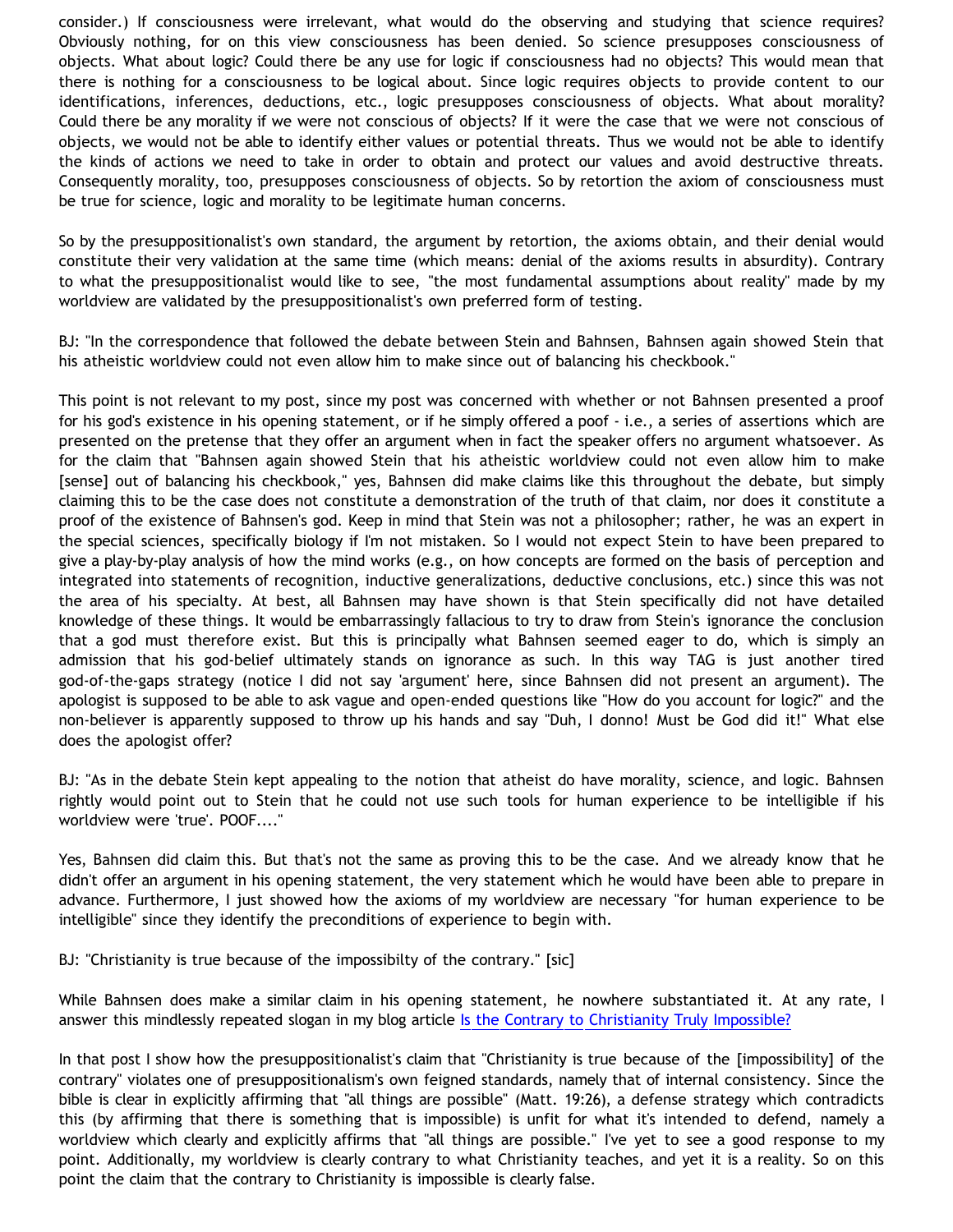BJ: "In its technical form it is an 'reductio ad absurbdum' argument."

To the extent that TAG is a reductio ad absurdum, it is unsuitable as a defense of Christianity, for the reason I just gave above. Moreover, since Christianity assumes the primacy of consciousness view of reality (I prove this [here\)](http://goosetheantithesis.blogspot.com/2005/10/question-of-day-2.html), the very claim that Christianity is true contradicts itself, since the concept 'truth' assumes the opposite principle, the primacy of existence.

BJ: "If P then Q, P therefore Q"

If only Bahnsen could have developed his opening statement in such a logical fashion. Then (and only then) would there be an argument to dissect in that statement. Of course, he would have to validate the inputs plugged in for the variables here, had he presented an argument in the first place. However, not only did he not present an argument, he nowhere validated the inputs he plugged into any of his assertions. Essentially, he showed up DOA *defeated on arrival*. No matter what faults can be found in what Stein presented, Bahnsen failed to prove that his god exists.

BJ: "or If morality, science, and logic are the case (P) then Q (Christianity) has to be affirmed as logically necessary ' because' ('because' clause is vital here) Q is the precondition of P."

On the contrary, since Christianity assumes the primacy of consciousness view of reality, it necessarily disqualifies itself as a viable precondition for any fundamental anchoring morality, science and logic since morality, science and logic, as I showed above, require the axioms and the primacy of existence principle. In fact, my analysis of the axioms and their relationship to science, logic and morality above demonstrate an opposite conclusion, to wit: If science, logic and morality are the case (P), then O (Objectivism) has to be affirmed as logically necessary because the truth of Objectivism is the precondition to P. Christianity falls as one casualty among a whole host of mystical worldviews which stand on the primacy of consciousness view of the world, which is anathema to science, logic and morality (since the primacy of consciousness violates the axioms while science, logic and morality would not be possible without the axioms).

BJ: "That is the indirect argument."

And as such, it shows that its defenders are not very aware of the nature of the fundamentals of either science, logic or morality. These areas of concern simply offer apologists an occasion for bamboozling unprepared non-believers. What is telling is that presuppositionalism fails to make any relationship between either science, logic or morality and the teachings of Christianity clear and traceable. All in all, presuppositionalism essentially consists of nothing more than a claim to magic (which is a consequence of enshrining ignorance).

BJ: "Now, how is that bold assertion proved? Assume not Q (in this case non-christianity)and then look for internal contrsdictions within a particualr worldview for it to refute itself." [sic]

Okay, I offer my non-Christian worldview. Where are the contradictions within it? Please, show me. Don't forget that the concept 'contradiction' assumes the primacy of existence principle, for only if the objects of awareness hold metaphysical primacy over the subject of awareness would contradictions be objectionable. To say that contradictions are objectionable, then, the theist must borrow from my worldview which is the only proper philosophical custodian of the concept of objectivity.

BJ: "If you do not understand Kant then the odds are you will not understand what Van Til was up to."

Even though Van Til sought to replace Kant's categories and antimonies with Christian theism and "apparent contradictions," both thinkers erred in granting validity to the primacy of consciousness view of reality, which is self-defeating.

BJ: "Basically atheism can not provide the preconditions for logic, science, or morality to have any 'meaning' to our human experience."

It is not the task of atheism to "provide the preconditions for logic, science, or morality" any more than the task of music theory is to provide men with the aural nerves they need for listening music. If music theory could do this, Beethoven would not have died such a frustrated man. Atheism is simply the absence of god-belief. As such, it tells us only what someone does not believe, not what one does believe. Therefore it constitutes a fundamental misunderstanding to hold atheism accountable for failing to "provide the preconditions for logic, science, or